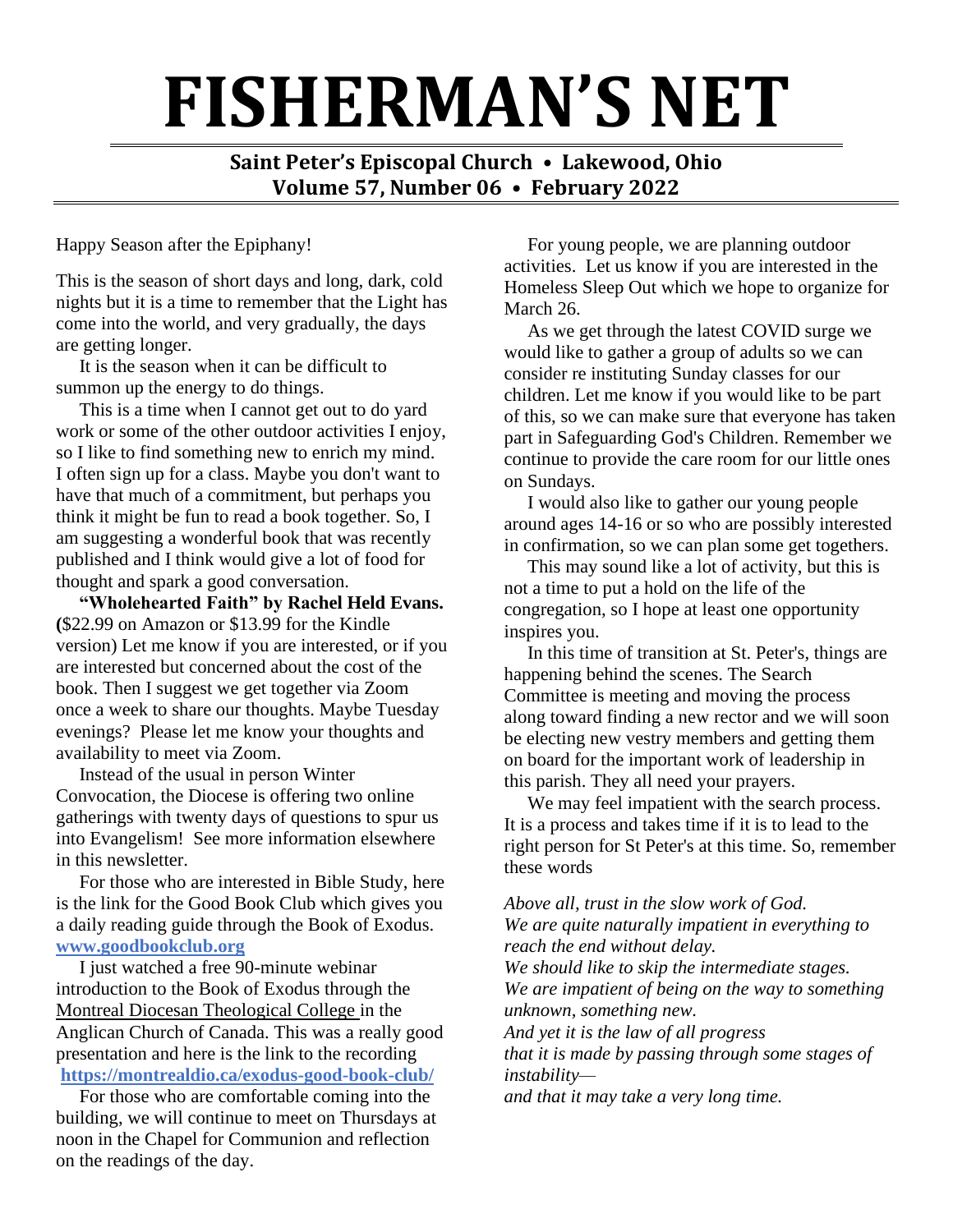*And so I think it is with you; your ideas mature gradually—let them grow, let them shape themselves, without undue haste. Don't try to force them on, as though you could be today what time (that is to say, grace and circumstances acting on your own good will) will make of you tomorrow. Only God could say what this new spirit gradually forming within you will be. Give Our Lord the benefit of believing that his hand is leading you, and accept the anxiety of feeling yourself in suspense and incomplete.*

> Teilhard de Chardin SJ, from "Hearts on Fire"

It is the beginning of a new year, and I think God has good things in store for us all this year!

Many Blessings,

 *Sally +*

#### **February Outreach Focus: St. Luke's**



This month, our **Outreach** Ministry is St Luke's Episcopal Church. St. Peter's has a long association with St. Luke's and has supported its many

ministries in the past. St. Luke's is now in transition as the parish participates in a search for a new rector. During this time, four deacons are assisting the Interim in the work of the parish and they will be joining us on January 30 to tell us about their ministries. We hope you are able to join us that day.

Here is their message to you:

"As Deacons we come to you to teach, to train, to challenge, to engage, to awaken. We can't do service until we listen, until we hear, until we see, "look at me", "see me". Deacons belong to the Bishop. We are extensions of the Bishop. Deacons serve the Church, so the Church can serve the world. You, here at St. Peter's, help do God's mission. We, at St. Luke's, could not do God's mission without your support, your servanthood, your gifts, and your generous donations. Central around the belief that individuals, groups and communities, have the gifts to address the needs they see around them, they see the homeless, the single mother, the chronically mentally il, the addicts, those that don't have anywhere to go, they see "the outside and underside" and transformation takes place, and we become the Church that looks and acts like Jesus."

St. Luke's ministries include a Drive-thru Pantry, a Grab and Go Community Meal, and Your Neighbor's Cloak, clothing ministry, plus programming for youth.

God is in Cleveland, living among the homeless. God is in Cleveland, breaking bread with the poor. God is in Cleveland, suffering with the brokenhearted.

God is in Cleveland, celebrating with the joyous. God is in Cleveland, calling us into the community of Jesus Christ.

Please give generously to our outreach partner, St. Luke's.

> *The Rev. Deacon Barbara J. Maxwell The Rev Deacon Bryan Gillooly The Rev Deacon Daniel Hinde The Rev Deacon David McBee*

#### **Name Tags**

**HELLO** 

Each Sunday, you are invited to write out your name on a name tag and wear it so everyone will know who you are… Permanent name badges are available for ordering! Please call the office if

you would like to place an order for a badge (red background with white lettering). The badges are available with magnetic backs or pins. (Please remember: anyone with a pacemaker should not order a magnetic back badge.) The cost of the badge is \$8.00. Call 216-226-1772 or e-mail [office@stpeterslakewood.org](mailto:office@stpeterslakewood.org) the office with questions or to place an order.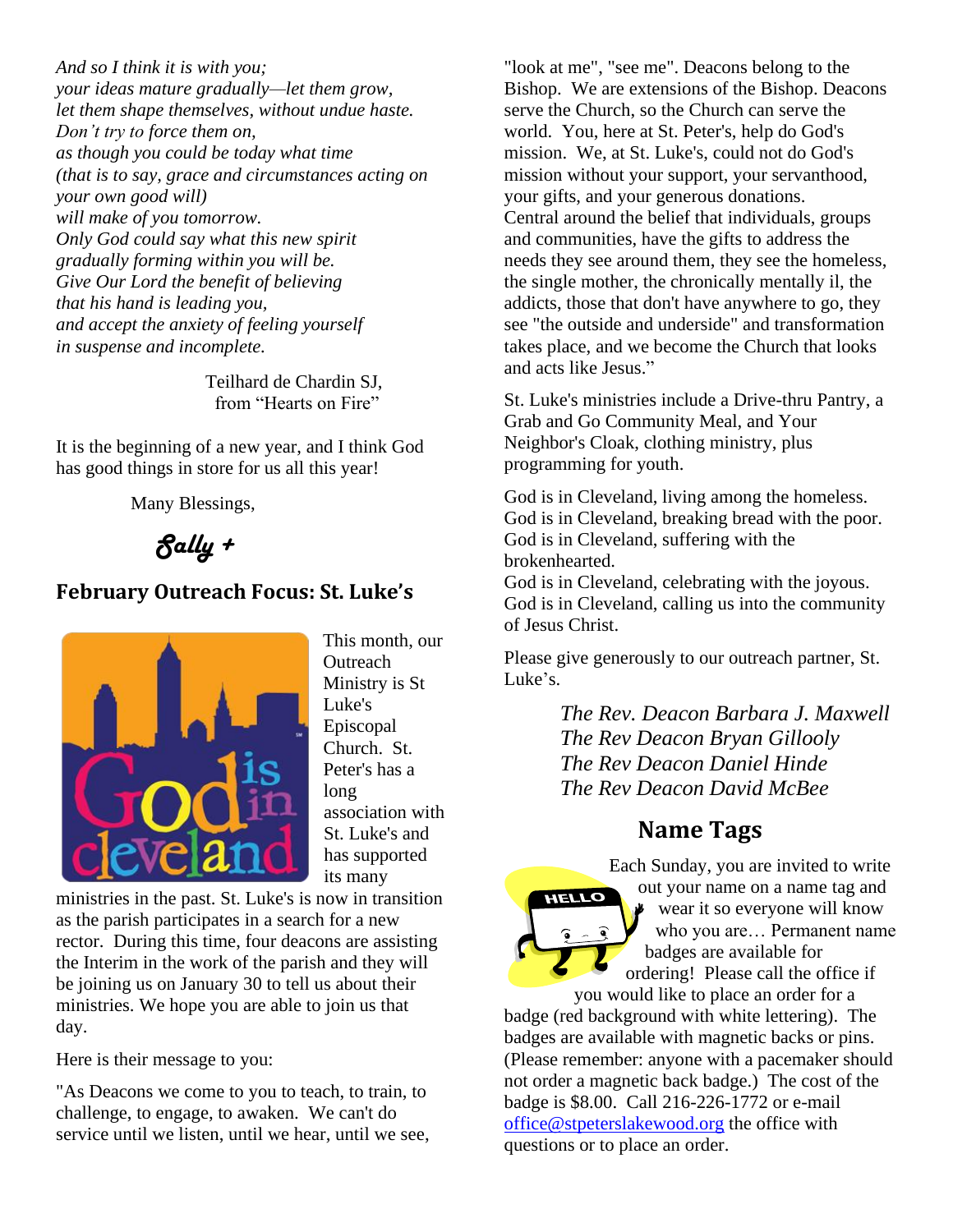#### **Coffee Hour & Fellowship**

# $ll$ owship

As the time of printing, we have paused Coffee Hour after the 10:00 a.m. service due to the surge in Covid cases. We will resume once it

is safe to do so. Please join us for the Virtual Sunday Coffee Hour the second Sunday of the month. *~ Amanda Chambers*

#### **VIRTUAL SUNDAY COFFEE HOUR**

*Join us for a VIRTUAL SUNDAY COFFEE HOUR at 11:15 a.m.*



**Looking for a ministry to do from home during the pandemic? Virtual Coffee Hour needs participants!** This vital parish connection is held

on the second Sunday every month at 11:15 AM online. To join, just click the Zoom link included in the *What's Happening* email on your laptop, iPad or smartphone. We are eager to expand attendance. Even if you're attending church in-person and seeing people, you are needed at virtual coffee hour for conversation with others in the parish. We are all hungry for companionship and this is a ministry to our church community. **On Sunday, February 13 at 11:15, pour yourself a cup of coffee, click the link in the** *What's Happening* **email and join us.** Mark your calendar now for future virtual coffee hours on the second Sunday of the month. We look forward to welcoming you.

 Login to Sunday Coffee Hour via ZOOM at 11:15 a.m. Sundays. You can get to brunch by using this link in your internet browser:

**[https://us02web.zoom.us/j/82813898119?pwd=V](https://us02web.zoom.us/j/82813898119?pwd=VU5QMjl0UmJkdTBudmJQRVphNTRVUT09) [U5QMjl0UmJkdTBudmJQRVphNTRVUT09](https://us02web.zoom.us/j/82813898119?pwd=VU5QMjl0UmJkdTBudmJQRVphNTRVUT09)**

#### **Meeting ID: 828 1389 8119 Passcode: 18001**

#### **St. Cecilia's Guild**

Please join the St. Cecilia Guild for lunch on Wednesday, February 16 at noon. All members of the parish are invited. The lunch will be in the new chapel at St Peter's. Masks will be required when not eating. It will be a nice chance to catch up with people. There is no formal agenda just a chance to visit with people.

 Box lunches from Panera will be served. You have a choice of Cobb salad with a baguette, turkey sandwich with chips or chicken salad sandwich with chips. Both options include a cookie. Drinks will be in single serve bottles of water, iced tea and lemonade. Once you send your check in there will be no refunds. Checks must be at Lorna Jordan's house by February 11. You may mail them or drop them off in a box on a table outside Lorna's door. Address: 1507 Westford Circle #105, Westlake OH 44145 DO NOT mail to church. Please make out the check to St. Peter's and write St. Cecilia lunch in the memo. Please include the form with your lunch preference. If you have questions contact Lorna Jordan 440-455-1603 landline or [ljcookie1@gmail.com.](mailto:ljcookie1@gmail.com)

St. Cecilia Guild February 16 Luncheon Checks must be at Lorna Jordan's house by February 11, 2022. You may mail them or drop them off in a box on a table outside Lorna's door. Address: 1507 Westford Circle #105, Westlake OH 44145

| Name                        |  |
|-----------------------------|--|
| Phone number                |  |
|                             |  |
| Turkey Sandwich \$15        |  |
| Chicken salad sandwich \$15 |  |
| Cobb Salad \$16             |  |

All meal prices include bottled water, iced tea or lemonade. No hot drinks will be available.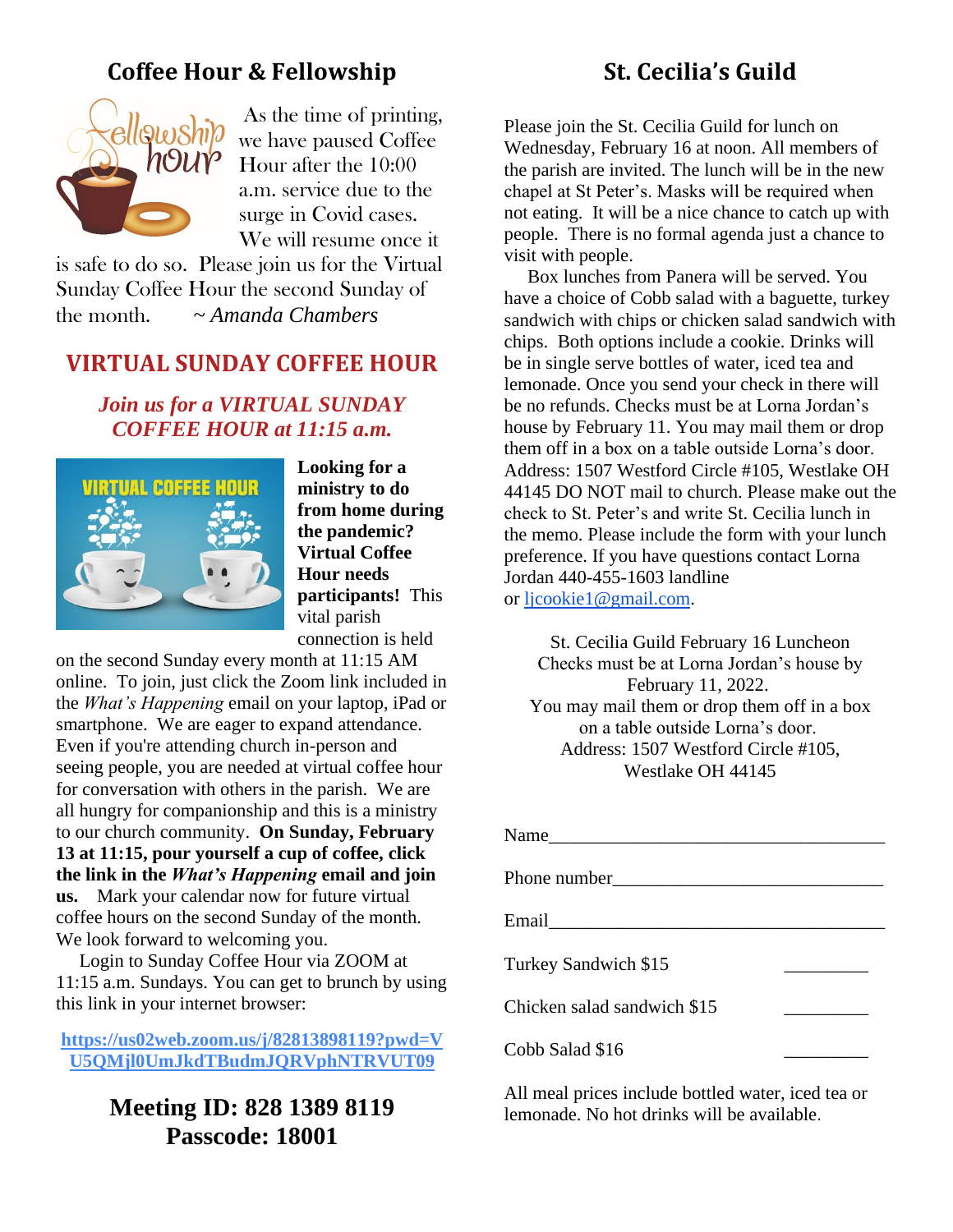#### **Winter Convocation 2022 February 7-27, 2022**

### **Winter Convocation**

Join us for two Zoom Meetings (Monday, February 7 from 6:30 to 7:45 p.m. and Sunday, February 27 from 6:30 to 7:45 p.m.) Along with Daily Questions arriving every day of the journey.

#### Please register at the Diocese of Ohio, [www.dohio.org,](http://www.dohio.org/) for the *2022 Winter Convocation: The 20 Day Evangelism Challenge*!

 There is no charge, but pre-registration is required. Please try to register each participant separately to help us prepare and to make sure everyone is able to receive the daily Questions. Each workshop will last no longer than one hour and fifteen minutes.

#### *The 20-Day Evangelism Challenge*:

An Invitation to Go Deeper in Faith with Others in the Diocese of Ohio

Former Archbishop of Canterbury Rowan Williams once said, "The purpose of the Church is to form people into the kinds of people who can receive the gifts that God wants to give."

 It is a core conviction of Anglican theology in our Episcopal Church that God is already at work in us and in the world before we begin to breathe, start our day, or make our plans for ministry. This 20- Day Evangelism Challenge is meant to awaken our awareness of what God is already doing in us and in the world around us.

 Join with your colleagues in ministry throughout the Diocese for this shared 20-Day experience of following Christ's invitation to 'Come and See' what God is doing in your heart, in your mind, in your relationships, in your faith community, in your neighborhoods, and in the world.

#### *Our Two Meetings*:

Monday, February 7 at 6:30 p.m. – Our opening presentation and conversation with Trisha Lyons. We will look at how our church understands evangelism in the 21st century and how we can each practice it in our daily lives.

Sunday, February 27 at 6:30 p.m. – Our concluding conversation with Trisha Lyons. We will reflect on what we have learned and enjoyed about God, ourselves, and our neighbors through these twenty days.

#### *The In-Between Time*:

There will be one question shared each day (by email and on social media) rooted in scripture and our sacramental tradition. This daily question is meant to stir our curiosity for the work of the Holy Spirit in our lives and ministries and to form our imaginations for brave, deep, hopeful, and loving relationships with ourselves, our neighbors, and God.

Let's do this together!

#### *Our Guide for the Journey*:

Patricia "Tricia" Lyons currently teaches evangelism, works with the Department of Lifelong Learning and serves as the Senior Advisor to the Dean for Evangelism Initiatives at Virginia Theological Seminary. She also directs the EvangelismFormationLab@VTS, a digital portal on YouTube and Facebook offering original content from the Seminary as well as thoughtful curation of resources in evangelism and formation for the wider church.

 Tricia is a member of the Presiding Bishop's Strategic Cabinet on Evangelism and one of the original writers of the "Way of Love." She is an honors graduate from Harvard College, the Harvard Divinity School and received her doctorate from the Virginia Theological Seminary. She is also the author of four books on faith formation. "

#### **St. Peter's Foundation:**

If you are considering St. Peter's Church Foundation in your giving and estate planning, and would like more information, please go to St. Peter's website at **[www.stpeterslakewood.org](http://www.stpeterslakewood.org/)**, and click on the link to the Foundation. You may also call the church office for assistance. This is an opportunity for you to give to the future of our church, in building and in mission.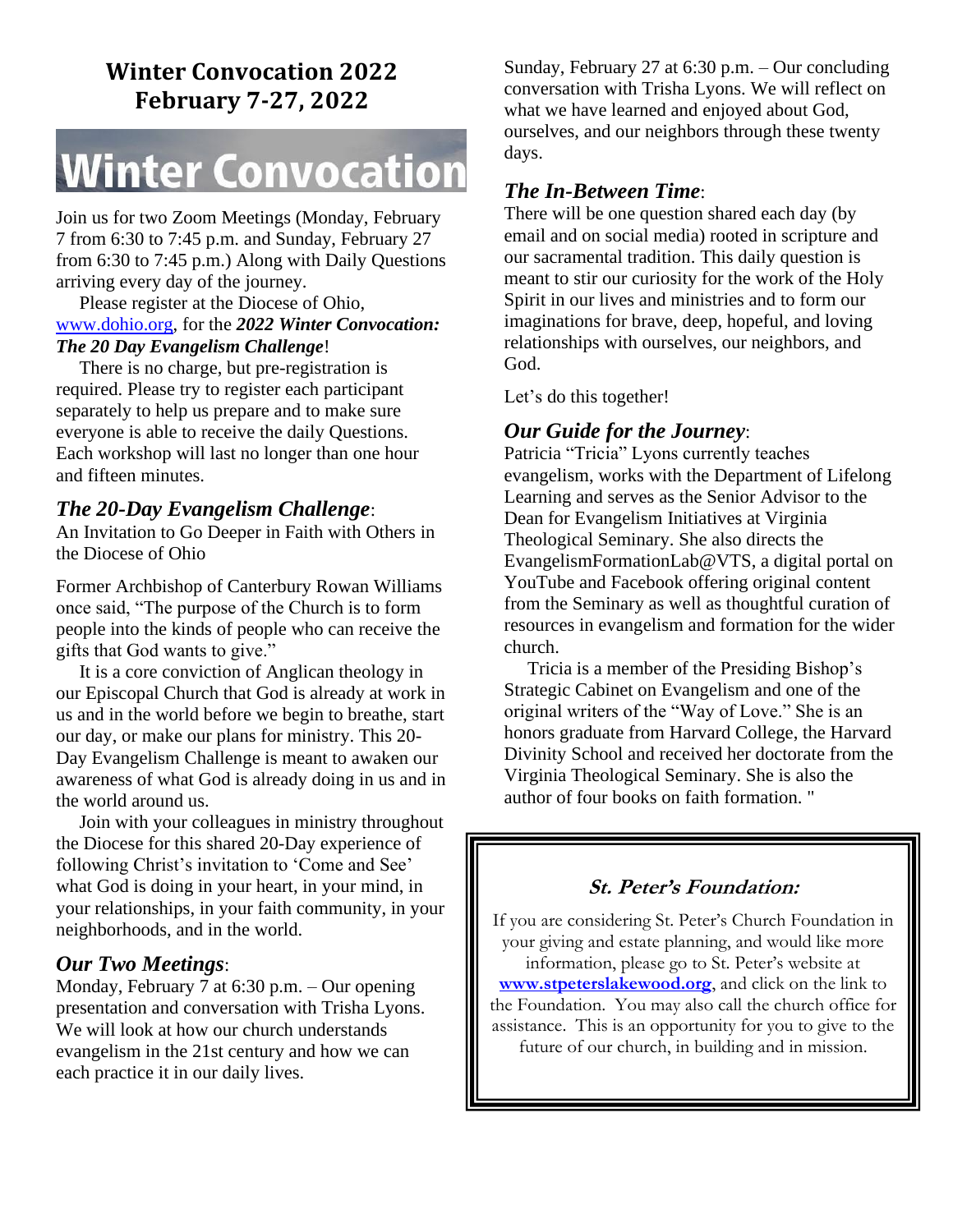## **February Events**

| <b>Sun</b>                                                                         | <b>Mon</b>                                                        | <b>Tue</b>                                | Wed            | <b>Thu</b>                                                                                       | Fri                                                | <b>Sat</b> |
|------------------------------------------------------------------------------------|-------------------------------------------------------------------|-------------------------------------------|----------------|--------------------------------------------------------------------------------------------------|----------------------------------------------------|------------|
|                                                                                    |                                                                   | $\mathbf{1}$                              | $\overline{2}$ | $\overline{\mathbf{3}}$<br><b>Bible Study</b><br>& Bag Lunch,<br><b>Noon</b><br>Choir<br>7:30 pm | $\overline{\mathbf{4}}$<br>Bible Study,<br>8:00 am | 5          |
| <b>6</b> Holy Eucharist,<br>8:00 & 10:00 am<br>Sunday School                       | $\overline{7}$<br>Diocesan Winter<br>Convocation<br><b>Begins</b> | 8<br>Community Meal,<br>$6:00 \text{ pm}$ | 9              | 10<br><b>Bible Study</b><br>& Bag Lunch,<br><b>Noon</b><br>Choir<br>7:30 pm                      | 11<br>Bible Study,<br>8:00 am                      | 12         |
| 13<br>Holy Eucharist,<br>8:00 & 10:00 am<br>Virtual Coffee Hour<br>11:115 am       | 14                                                                | 15<br><b>Fisherman's NET</b><br>deadline  | 16             | 17<br><b>Bible Study</b><br>& Bag Lunch,<br><b>Noon</b><br>Choir<br>7:30 pm                      | 18<br>Bible Study,<br>8:00 am                      | 19         |
| 20<br>Holy Eucharist,<br>8:00 & 10:00 am                                           | 21 President's<br><b>Day</b><br>OFFICE CLOSED                     | 22                                        | 23             | 24<br><b>Bible Study</b><br>& Bag Lunch,<br><b>Noon</b><br>Choir<br>7:30 pm                      | 25<br>Bible Study,<br>8:00 am                      | 26         |
| 27<br>Holy Eucharist,<br>8:00 & 10:00 am<br>Diocesan Winter<br>Convocation<br>Ends | 28                                                                |                                           |                |                                                                                                  |                                                    | 29         |

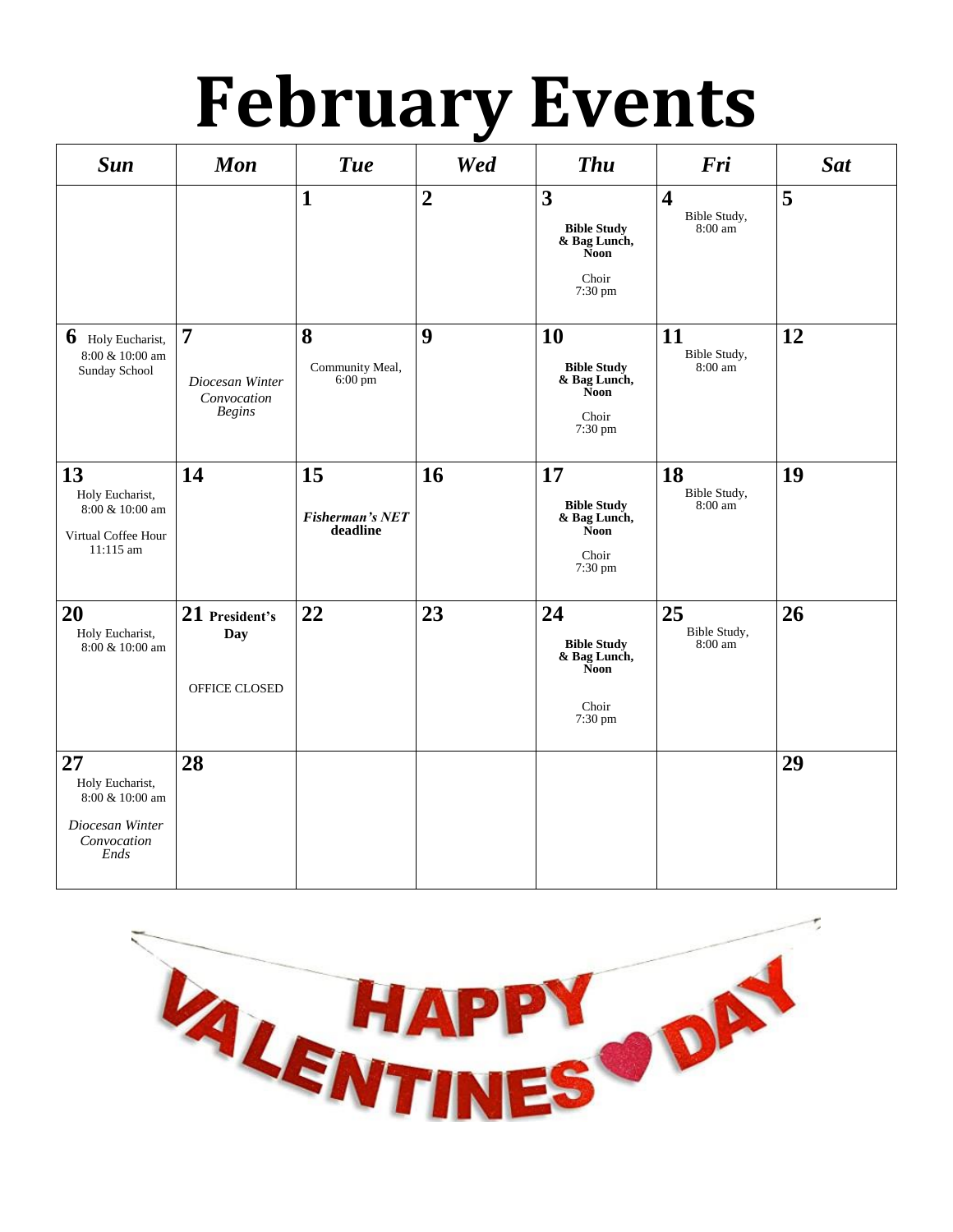#### **February Celebrations**

Below is a list of birthdays and anniversaries for the month of February. If you are celebrating a milestone this month and are not on the list, please E-mail or call the church office to update your files.

#### **Birthdays in February**

| <b>Andy Fitz</b>  | ppy<br>Birthday                                                | Feb 01 |
|-------------------|----------------------------------------------------------------|--------|
| Feb <sub>03</sub> | Craig Cook                                                     |        |
| Feb <sub>05</sub> | <b>Thomas Baker</b>                                            |        |
| Feb 07            | <b>Grace Ospelt</b>                                            |        |
| Feb 10            | Nicki Cancelliere                                              |        |
| Feb 13            | Liz Crosby<br>Henry Bish<br>John Rich<br><b>Grace Karchmer</b> |        |
| Feb 14            | <b>Matthew Bickerton</b><br>Doug Bradfield<br>Amanda Love      |        |
| Feb 15            | <b>Robert Wolverton</b>                                        |        |
| Feb 17            | Sheena James<br><b>Antony White</b><br>John Yingling           |        |
| Feb 19            | Pat Wielinski<br><b>Alison Demaline</b>                        |        |
| Feb 20            | <b>Hilary Bickerton</b>                                        |        |
| Feb 21            | Jim Cofer                                                      |        |

|        | Alison LaRosa                                         |
|--------|-------------------------------------------------------|
| Feb 23 | Megan Schwartz                                        |
| Feb 24 | <b>Phillip Callesen</b><br>Abby Williams              |
| Feb 25 | Keith Savidge<br>Martha Taylor                        |
| Feb 27 | Angie Whidden<br>Pete Wheeler                         |
| Feb 28 | Don Blesse<br>Mary Elaine Patrinos<br>Kevin St. Clair |



#### **Wedding Anniversaries in February**

Feb 13 Fred & Sarah Bauer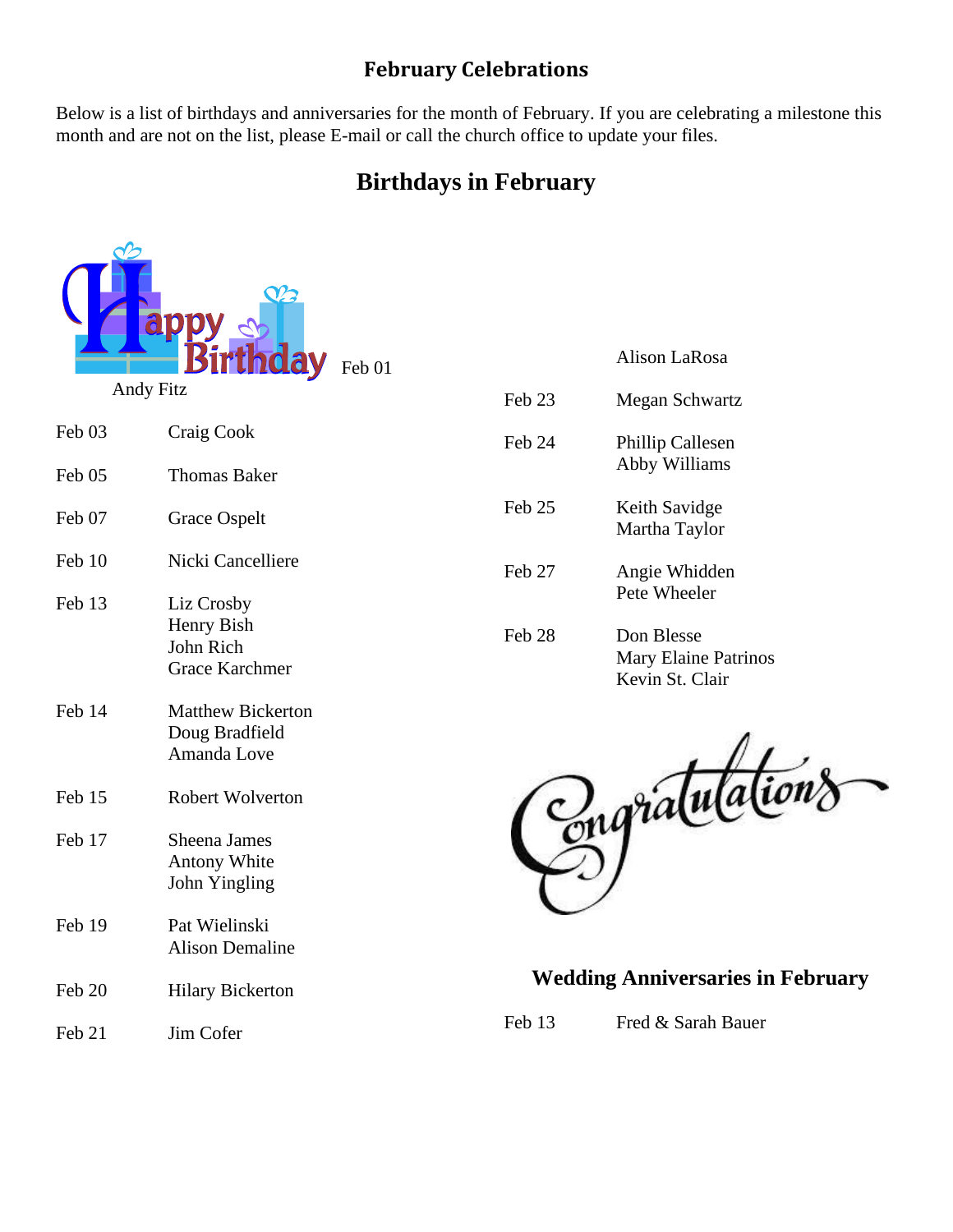#### **Parish Prayer Rota for February**

Please use this parish prayer rota in your daily prayers. We will pray for all the families and individuals in the parish serially over the course of a few months, we'll then start over again. Clip this page and keep it with your daily devotions for easy access.

- Feb 1 Victor & Rochelle Smith Ron Stach & Doug Hoffman
- Feb 2 Matt, Maureen, Connor, Lilia & Maeve Stanton Kevin & Holly St. Clair
- Feb 3 Julie Steigerwald Ed & Julie Stenger
- Feb 4 Cathe Step, Ryan, Owen & Charlie Vogelgesang Virginia Strempel
- Feb 5 Carl & Shirley Tabar Dave & Donna Tabar
- Feb 6 Ken & Martha Taylor Sarah & Rory Taylor
- Feb 7 Jeff Tennant & Bruce Smith Margo Tennant
- Feb 8 George Thomas Bruce Trautman
- Feb 9 David & Tina Uible Brad & Deb Vandrasik
- Feb 10 David Wagner Jessica Weese
- Feb 11 Marge Welfare Pete & Denise Wheeler
- Feb 12 Tyler, Angie, Booker & Claribel Whidden Antony White & Laura Sutera
- Feb 13 Pat Wielinski Ed & Marlene Wilkinson
- Feb 14 James, Jennifer, Abby Williams and Natalie Hannan Rita Williams
- Feb 15 Nancy Wittig & Pam Darling Robert & Laura Wolverton
- Feb 16 Kathy & Sagan Woolner Mariann Wren
- Feb 17 Chuck & Ann Wright John & Betsy Yingling
- Feb 18 John & Peggy Zimmer Jan, Christine, Slyvia & Elle Afungchwi
- Feb 19 Tom & Sue Andrews Nan Archbold
- Feb 20 Adam, Kate Addie & Oliver Armstrong Jan & Harold Babbit
- Feb 21 Tom, Jennifer, William, Thomas & Caroline Baker Anida Balmer
- Feb 22 Cherie Bauer Fred & Sarah Bauer
- Feb 23 Erik & Courtney Beall Suzana Bejo
- Feb 24 Cipriano & Carolyn Beredo Kristi Beredo
- Feb 25 Mike & Hilary Bickerton Stephen, Joanne, Warren, Victoria & Carter Bickerton
- Feb 26 Ann, Henry & Hayden Bish Mildred Bittel
- Feb 27 John & Mary Etta Bitter Don & Mary Blesse
- Feb 28 Eileen Boland Doug Bradfield